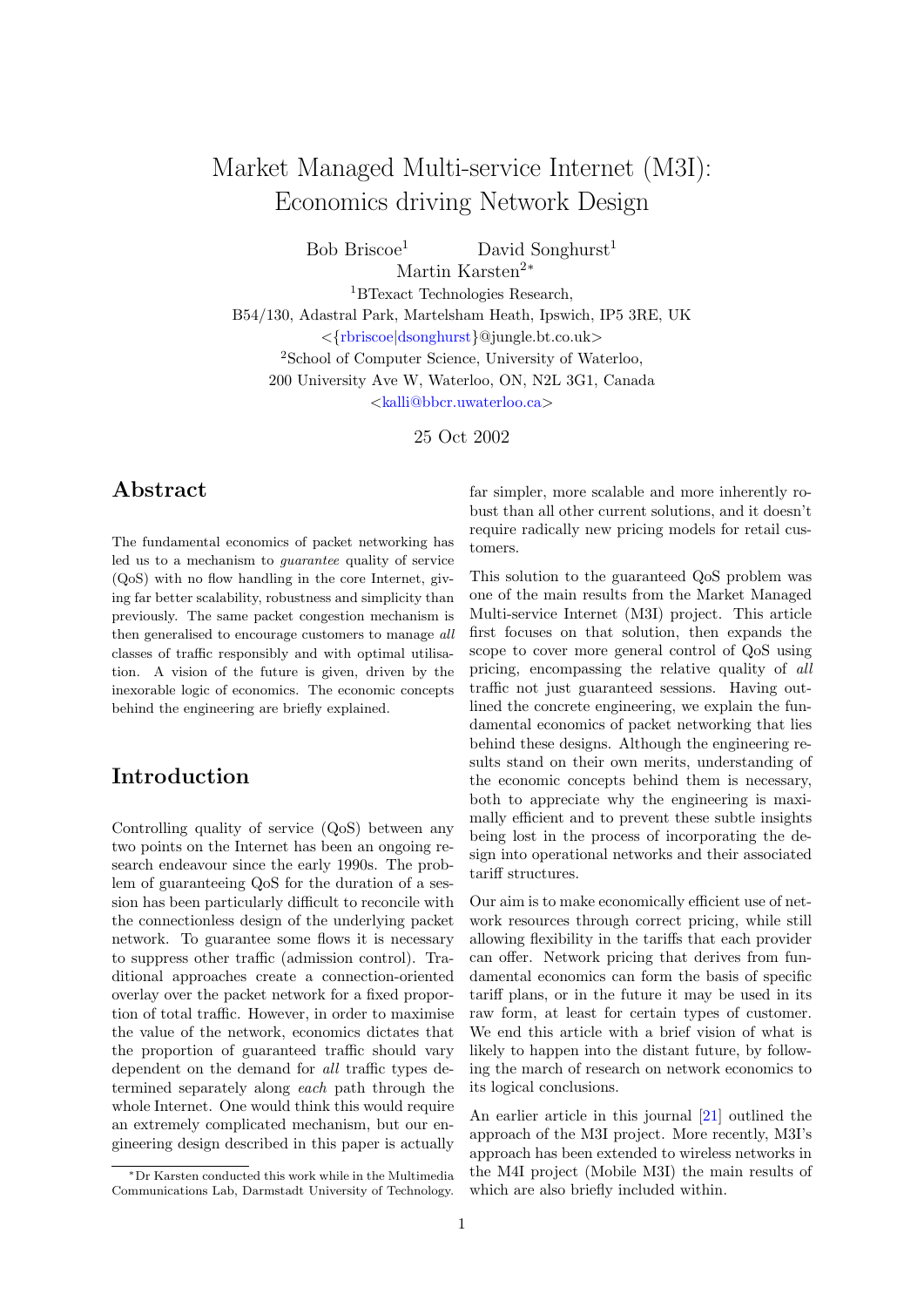## Guaranteed QoS over packet networks

#### Recent history

In the early 1990s the Integrated Services Architecture (Intserv [\[4\]](#page-12-1)) proposed that flow requirements should be signalled (the control path) to every node on a reserved path, so that every node could then police every subsequent packet in the data path to check compliance with admitted reservations. By the end of the 1990s, it was realised that there was no need to police the data path any more often than on entry to each 'domain of trust' (administrative domain) [\[30\]](#page-13-0). This approach paralleled naturally with multi-protocol label switching (MPLS [\[24\]](#page-13-1)), in the process of development around the same time, where the initial label for a switched path could be introduced at the ingress to a domain, effectively confirming that tagged traffic had already been policed within a reservation.

The differentiated services architecture (Diffserv [\[7,](#page-12-2) [2\]](#page-12-3)) introduced in 1997 pragmatically avoided the need to police each flow separately except at the first trust boundary. In Diffserv, traffic is policed on entry to one of a small number of separate classes. Traffic entering a guaranteed class [\[20\]](#page-12-4) must signal its request and, if admitted, the flow is only policed at the first network edge. At subsequent trust boundaries only the total amount of traffic in the guaranteed class need be policed, not each flow. The assumption is that, if the first domain allows too much traffic into the guaranteed class, the second domain will have to randomly choose which packets to demote from the class, damaging all flows a little, rather than focusing reduced service on a few. Therefore, bulk policing per class downstream provides sufficient incentive for correct per-flow policing upstream.

The efforts described so far correctly focus on efficiency in the more critical data path. In the control path, each reservation request is signalled using a reservation protocol, such as RSVP  $[31, 5]$  $[31, 5]$  $[31, 5]$ , which also returns an admission control decision. The question of whether there is sufficient capacity on a path can either be determined by checking available capacity with all nodes on the path, as in Intserv, or by redirecting requests to a centralised 'oracle' per network domain. Such a 'bandwidth broker' [\[20\]](#page-12-4), to which all reservation requests are made, must hold an up to date capacity map of the network so it can reliably accept or deny any request.

Prior to the invention of our scheme described below, difficult problems remained with all the above solutions:

- Per flow control path processing scales badly, increasing linearly with total load of flows across the core (whether handled by backbone routers or bandwidth brokers). Aggregation of reservations does not appear feasible, because there would be no way to disaggregate them on the other side — unlike the telephone network, reservations may all be of different sizes.
- Routing adaptation for each reservation is divorced from underlying packet routing (e.g. using route pinning), requiring extra complexity to re-route around failures or congestion.
- Management configuration is required to set the proportion of capacity assigned to guaranteed traffic for every path across the Internet. If certain paths have greater relative demand for guarantees than other paths, the resultant complexity of this management task becomes immense, so usually a compromise is settled on for all nodes and therefore all paths, considerably reducing overall network efficiency.

Some backbone operators consider it is more economic to over-provision their capacity than invest in any of the above QoS mechanisms. Guarantees can be maintained most of the time with this approach, but abnormal traffic patterns can converge on (or diverge from) popular locations (e.g. televotes, emergencies). Negative customer experience during these episodes negates much of the value of such excess investment.

### Guaranteed QoS Synthesis

Below we describe how to guarantee QoS for flows across all the domains of the Internet but with only bulk treatment of traffic and absolutely no per-flow signalling except in access networks. Gateways between access and core synthesise fully guaranteed QoS from simple, bulk congestion signalling, effectively engineering the original theoretical idea published in [\[11\]](#page-12-6) (also conceived within BT in parallel). The combination of strong not just statistical guarantees and an extremely simple core, even at interconnect points, is unique, giving the scheme the potential to become an Internet-wide solution, in preference to Diffserv, MPLS with traffic engineering (TE), bandwidth brokers, or over-provisioning.

Our solution uses three standard Internet QoS protocols, but all in a simpler arrangement to that in which they were originally designed. Thus, the reservation protocol (RSVP [\[31,](#page-13-2) [5\]](#page-12-5)) is used, but not the Integrated Services Architecture [\[4\]](#page-12-1); differentiated services code points [\[19\]](#page-12-7) are used, but not the Diffserv architecture; and explicit congestion notification (ECN  $[8, 23]$  $[8, 23]$  $[8, 23]$  — see box on [p3\)](#page-2-0) is used, but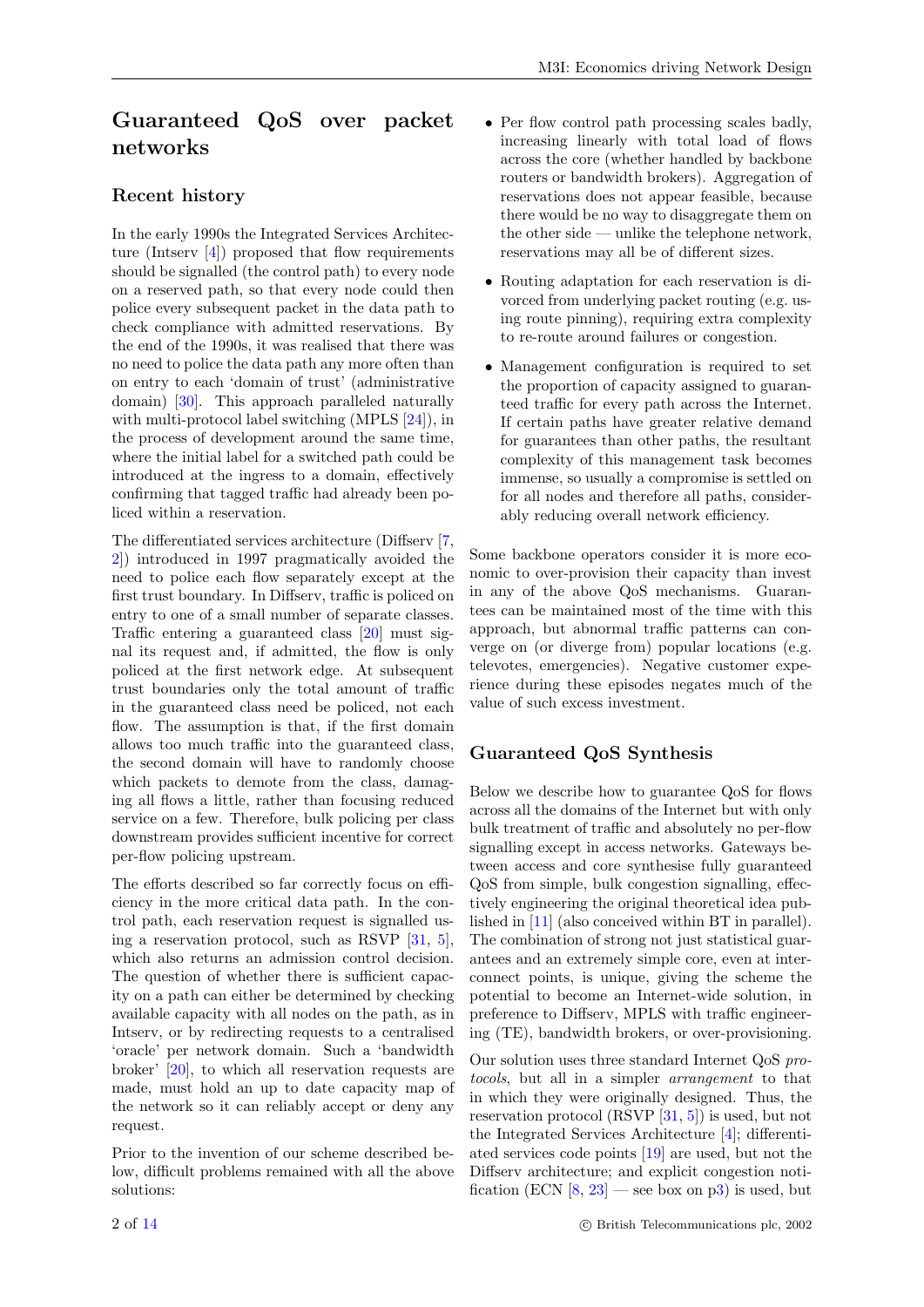#### Explicit congestion notification (ECN)

<span id="page-2-0"></span>Before ECN, the only way a router could signal its congestion was by dropping packets. ECN was designed to allow a router to signal that it was approaching congestion by marking packets, allowing early avoidance of both congestion and retransmission delays. ECN involved redefinition of the IP packet header itself (specifically the last two bits of the differentiated services byte in both IPv4 and IPv6).

Each ECN-capable router probabilistically marks packets in proportion to the severity of the prevailing congestion as they enter its egress queue. The random early detection (RED) algorithm  $[10, 3]$  $[10, 3]$  $[10, 3]$  is used to determine the likelihood of marking each packet, dependent on the moving average of the recent (exponentially weighted) queue length. The simple RED algorithm is applied equally to all the packets arriving at an egress router interface, with no regard to flows.

In summer 2001, ECN was accepted by the Internet Engineering Task Force (IETF) as a Proposed Standard, although it had already been implemented for some time by the major router manufacturers. Standardisation of ECN was a significant event in the history of the Internet, given it is a far more robust way to achieve closed-loop control at the packet level than loss-detection and given designs using closed-loop control tend to be far simpler than open-loop.

not for its original role of end to end congestion control.

Fig [1](#page-3-0) shows a 'ring-fence' of guaranteed QoS gateways surrounding a number of core network clouds. A few flows are shown entering or leaving each gateway, representing its attached access network. For clarity these flows are not shown crossing the core, except for one, which is highlighted along its length. On the outer, access network side of each gateway, our solution appears to be traditional, using the reservation protocol (RSVP) in the control path. However routers within the ring-fence of gateways around the core of the network do not have reservation recognition enabled, so reservations are silently treated as data packets in the interior. The mode of RSVP usage is also traditional, with the data sender preparing routers on each access network path by announcing the flow specification it intends to send (not shown). Data receivers may then respond with a reservation request back along the same set of routers (represented by the dashed arrow). The various data path processing steps applied to this flow are represented by circled numbers, (1) being traditional policing of the reservation in access network equipment.

The QoS gateways keep guarantees by only allowing traffic matching an accepted reservation to be tagged with a class of service chosen to represent 'guaranteed', denoted  $\cos_q$  in the figure. Any traffic not under a reservation, including traffic with a bit rate in excess of that reserved for it, is remarked to another class of service, denoted by  $\cos_b$ , before being allowed into the ring-fence (2). Guaranteed class traffic is given priority over other classes on all interior nodes within the ring-fence. Differentiated services code-points are set in data packet headers to denote these classes of service.<sup>[1](#page-2-1)</sup> If any interior router experiences congestion it will mark a proportion of packets it forwards with ECN (3). On reaching the egress guaranteed QoS gateway on the far side of the ECN cloud, the fraction of ECN in arriving traffic is metered and stored (4). A value is stored for the aggregate traffic from each upstream guaranteed QoS gateway. Each value is inflated by the ratio between total reserved and total measured traffic for each path<sup>[2](#page-2-2)</sup>.

A new reservation request will be denied, if the inflated ECN fraction of traffic from the relevant upstream gateway exceeds a threshold. Reservations can be guaranteed because they will not be admitted unless congestion is below the threshold, and no guaranteed QoS gateway will allow guaranteed traffic to be added to any path beyond the point where the threshold is exceeded on any router. Traffic in other classes is not policed by the gateways, so it could continue to increase the level of congestion beyond the threshold on any path. However, because the guaranteed class is prioritised over others, any excess over the threshold can only consist of lower priority traffic and not harm the guaranteed traffic. Starvation of the lower priority class is not a problem because total load irrespective of class triggers admission control to the higher priority class.

Note that there is no need to decide what propor-

<span id="page-2-2"></span><span id="page-2-1"></span><sup>1</sup>Diffserv traffic conditioning agreements are not used.

<sup>2</sup>Smarter overbooking algorithms could be used for statistical guarantees.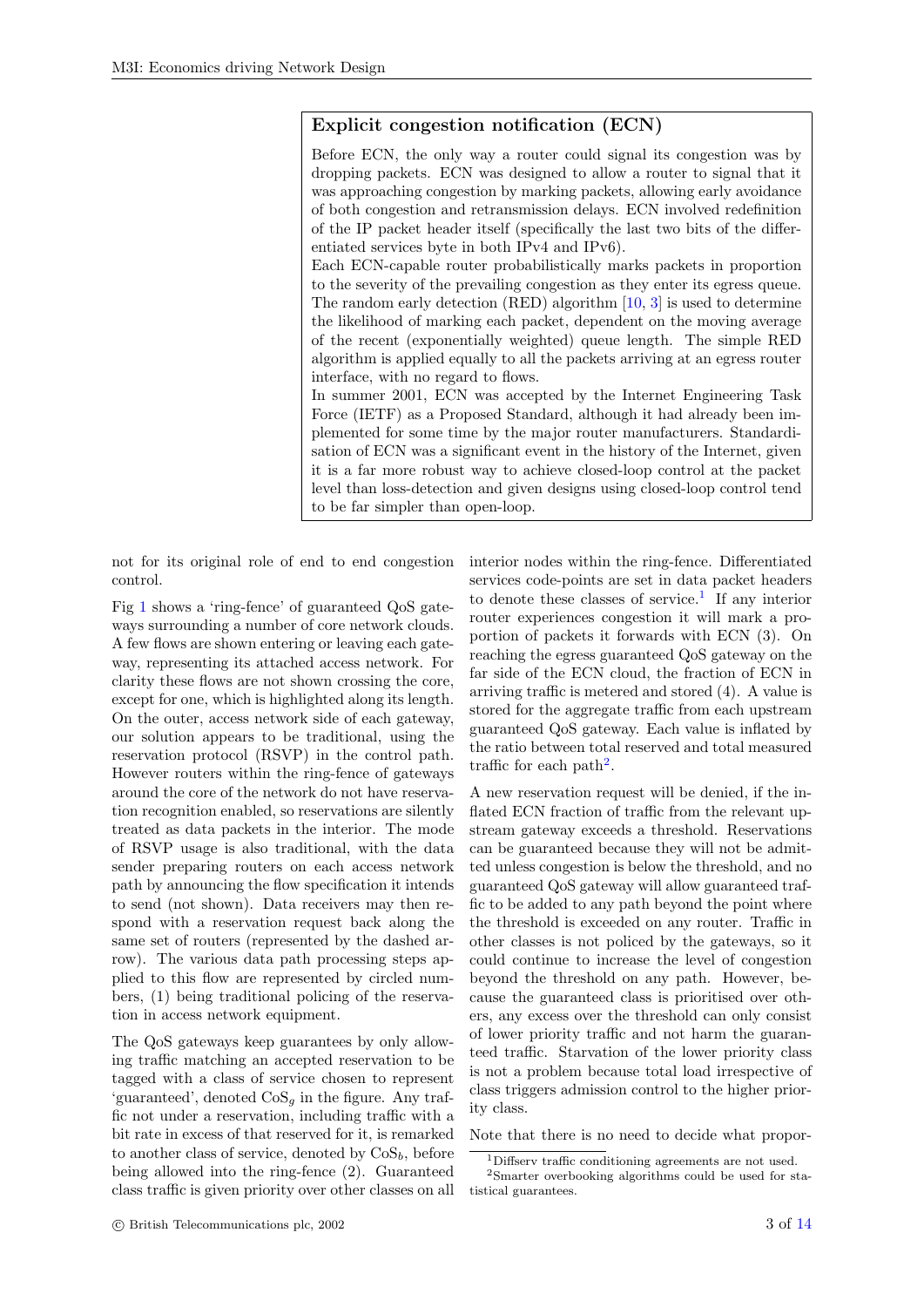

<span id="page-3-0"></span>Figure 1: A ring of guaranteed QoS gateways

tion of capacity to set aside for guaranteed service, because congestion marking is arranged to represent congestion of total load across all classes. For instance, let us assume the threshold chosen for the onset of admission control is when the total load across all classes reaches 90% of capacity, giving a 10% safety margin. One day the ratio between demand for guaranteed and for other classes on one path may be 1:8, so when guaranteed traffic reaches 10% of load, the total will have reached 90% triggering admission control to prevent further reservations on that path. On another path, or on another day, the ratio may be 2:1. So guaranteed traffic may rise to 60% before admission control kicks in on that path, the total load again having reached 90%.

Given this scheme is so simple, why not use congestion onset to manage guarantees in the access network too? Unlike in core networks, the additional load of one extra flow can consume a significant proportion of the capacity of an access link. Therefore, inspecting congestion levels before adding a flow would not be a good test for remaining access capacity. Further, most access equipment is already designed to accept classical reservations e.g. DSL, cable and wireless (but see later) including 3G and WLAN. Therefore guaranteed QoS gateways are best placed at the earliest point between access and core where statistical multiplexing can be exploited.

A complete prototype version of this guaranteed QoS gateway has been designed, implemented and validated [\[16,](#page-12-11) [15\]](#page-12-12) by colleagues at Darmstadt University of Technology in collaboration with the partners of the M3I consortium, initiated and led by BTexact Technologies from Jan 2000 to Mar 2002. The experiments show that the dynamics of these gateways under a rapidly rising load are identical to those of an equivalent system consisting solely of traditional, reservation-capable routers. We may conclude that services guaranteed by this arrangement would be robust to surges in guaranteed demand, such as those experienced during televotes. However, validation on a production system would be necessary to fully support such claims.

It is even possible to ensure that the guaranteed service synthesised by our scheme has no congestion delay. The marking algorithm on each interior node can be arranged to start indicating congestion before there is a likelihood that the queue will ever be greater than one packet. But this requires software upgrades to add an alternative to the RED marking algorithm on all interior routers. Through experiment it was found that RED is anyway not well suited to indication of a long term load trend, being designed for fast reaction to queue build up. Therefore deployment would need a load-based [\[27\]](#page-13-5), rather than queue-based algorithm, which could also provide delay avoidance through early marking. Each marking algorithm could be tailored very differently for each non-guaranteed class, although still driven by the underlying load from all classes. For instance, the best effort class could use the standard RED algorithm for ECN marking or dropping, but still driven by the length of the queue of all classes.

Our arrangement described above cannot absolutely promise to maintain guarantees during re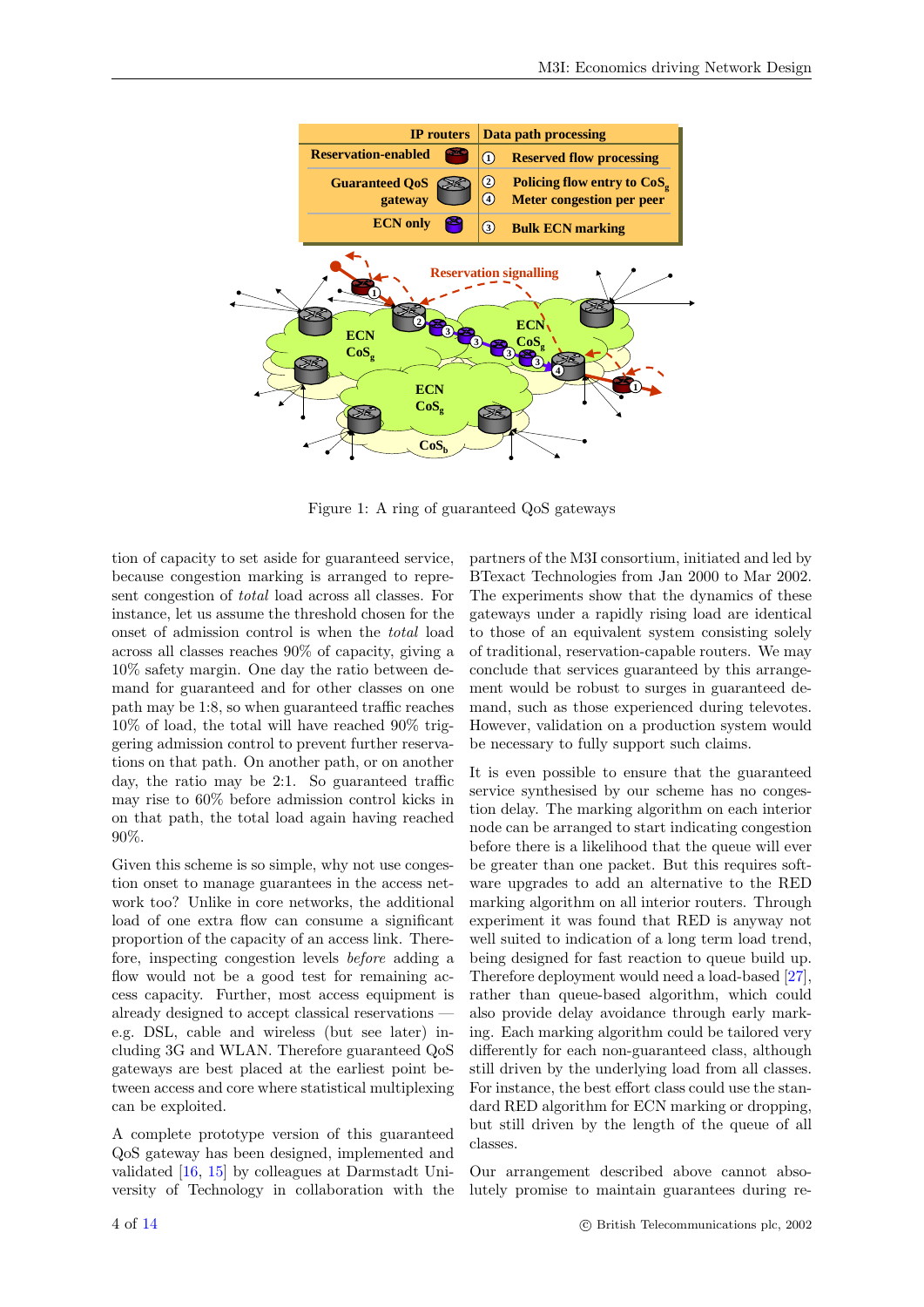routing or failures within the ECN cloud, but re-routed guaranteed traffic<sup>[3](#page-4-0)</sup> will simply push lower priority classes out of the way, causing increased dropping in the lowest, best effort class and TCP flows rapidly adapting to the new situation. The combination of re-routed and existing guaranteed traffic would have to exceed the total capacity (for all classes) of the alternate path to cause problems. But even then, reservations would fail gracefully, rather than catastrophically, degrading quality not tearing down reservations.

To summarise so far, the above scheme guarantees QoS sessions between any two points on the Internet. Scalability problems across core networks apparent in such schemes as MPLS-TE or Diffserv bandwidth brokers have been eliminated using just congestion marking across the core, ring-fenced by guaranteed QoS gateways converting from and to reservation signalling in access networks. Both core and border routers and links within the ringfence have the simplicity of an over-provisioned network but the low capacity cost and guarantees of a managed solution. To support guarantees, the cost of over-provisioning is unlikely to undercut our scheme, if it must be sufficient to maintain QoS during surges of demand into unpredictably located hot-spots, for example during televotes or responses to emergencies. Gateways to the access network are required, which have slightly higher complexity than a Diffserv edge router, but unlike for Diffsev, require zero management.

#### Interconnect

Multiple providers may interconnect within the ring-fence of guaranteed QoS gateways. No special border routers are required between them. Only ECN marking is carried in packets across interconnect interfaces. So, while the commodities sold on the retail market are reservations, these do not exist on the wholesale market, because they are synthesised at the gateways. This not only raises the question of how to price, but also the more fundamental question of what should be priced, in order to encourage economic use of network resources.

First, in the access network we can assume, for brevity, that economic pricing of reservations to retail customers can be similar to telephony pricing. That is, a variable element sufficient to discourage unnecessary hogging of resources and a fixed capacity subscription element to recover the balance of the sunk cost of the infrastructure. The variable part would simply involve metering reservations by

duration using time-of-day pricing (the price would also rise with reserved bandwidth, which is not a variable in telephony).

On the interconnect market, there will still be a need to cover the cost of infrastructure using fixed, capacity-related charges. A cursory analysis would conclude that a variable element is not needed for interconnect. Access providers seem to need no further incentive to prevent their users hogging the resources of an interconnect link unnecessarily. They already have every incentive to smooth their customers' use over the day, in order to minimise their own need for interconnect capacity.

However, a fixed charge for a local link gives no incentive to balance use of remote links further upstream in relation to their congestion. To give this incentive, interconnect pricing should include a variable element related to congestion along the whole length of each path. All that is necessary to achieve this is to set a fixed price per byte of congestion marked traffic — wholesale 'congestion pricing'. Simple bulk measurement of ECN marks is all that is needed, requiring just a simple counter per class of service at an interconnect point, totalling to just one item for the whole guaranteed class of service on the monthly interconnect bill. This simple pricing scheme gives the downstream access provider the incentive to introduce admission control on any one path when congestion is high — to cut off traffic that would cost more on the wholesale market than it would raise in revenue on the retail market, given the prevailing time-ofday price. So the guaranteed QoS gateway can be thought of as synthesising flat rate, fixed QoS sessions from congestion priced, bulk, connectionless traffic.

Because congestion markings are additive, if every interconnect contract is congestion priced, revenues will effectively flow upstream to the providers that added to the marking rate as traffic flowed downstream. In fact, revenues effectively flow to congested router interfaces in exact proportion to the marginal cost of upgrading them to remove the congestion. It may seem that a provider could undersize its network or over-declare congestion in order to profit from congestion pricing. However, in a competitive interconnect market, alternative routes will be chosen that use providers with better sized networks or more honest congestion marking.

Of course, providers may bilaterally agree to use other common pricing schemes for a variable element, e.g. volume charging. But private metering of the 'congestion price' will allow them to understand the 'true' price beneath these less economically efficient (and no less costly) schemes. As another example, it would be possible to understand

<span id="page-4-0"></span><sup>3</sup>Packets caught up a failing equipment and lines would be lost, but remember that no guaranteed packets will be sitting in queues.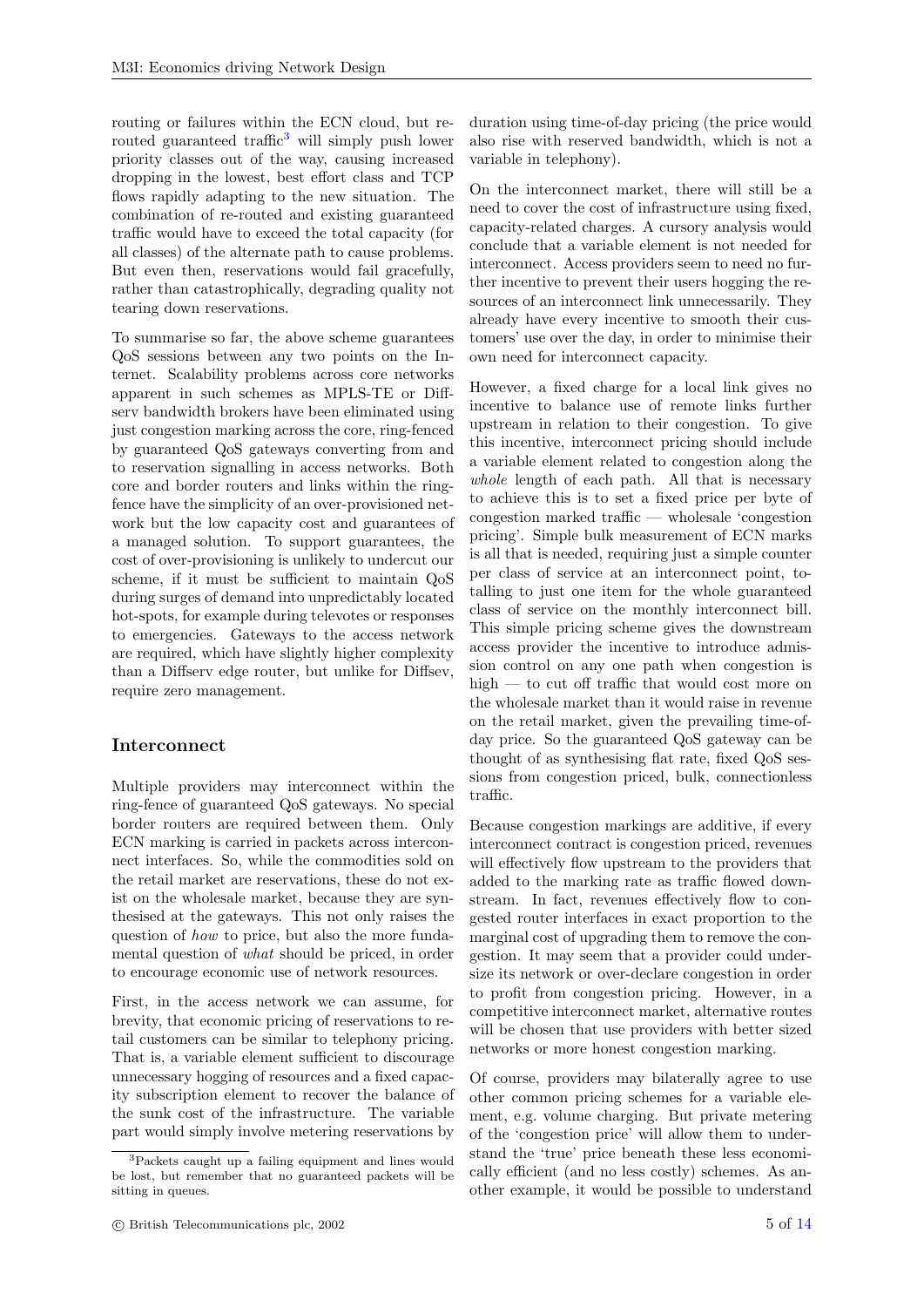whose interest a mutual peering agreement was really serving. The later section on economic principles expands on why a congestion price represents a 'true' price.

# Retail market diversity

Clearly, the retail market has more complex requirements than just reservation of fixed sessions. The goal of a multi-service network recognises that a much larger and faster growing proportion of the market is elastic data, but the two must co-exist. An elastic application is one that is able to vary its rate over a large range in response to a changing constraint like congestion or pricing. File transfer and Web browsing are typical elastic applications, but streaming technologies using layered codings such as RealPlayer can also be elastic to a degree. In fact, the early research on congestion pricing that led up to the M3I project did focus primarily on elastic traffic.

Later (under Retail Flexibility) we discuss several traditional retail pricing models that could still be used by Internet retailers around a core network that uses congestion pricing. But first we examine the implications of a retail congestion charging model that has the capability to efficiently handle any mix of traffic types (elastic and inelastic) by allowing end-systems complete freedom in their use of network resources subject only to appropriate pricing.

## Retail congestion charging

Today elastic applications use the TCP algorithm running on their terminal devices. TCP continues to increase bit-rate until it finds the limiting bottleneck on each user's path through the network. Congestion is signalled by a dropped packet, but in the near future ECN will provide advance warning of congestion. Elastic applications can and do react quickly to such congestion signals.

Currently the size of this reaction is standardised to a halving of the rate. However, it is possible for a non-co-operative sender to not react, or react less severely, by either not using TCP or altering the TCP software. Between congestion events it is also possible to increase the bit rate faster than the TCP standard. Any of these methods results in improved performance relative to others who are keeping to the rules.

Much effort has been put in to techniques for network operators to police users (whether end-user or service provider) to penalise those not complying with TCP's co-operative rules [\[9\]](#page-12-13). An alternative approach is to set a fixed price for congestion marks, causing the price on each path through the network to exactly track congestion on that path. Because the bottleneck is marking a set proportion of everyone's traffic, at any one level of congestion the charge seen by everyone sharing that bottleneck will be proportional to the average rate they choose.

It is then possible to allow end-system applications the freedom to react how they choose. Cheating is no longer an issue, because you pay for what you get at a price determined by what is available. Effectively, this creates a very simple but all encompassing QoS mechanism — a Market Managed Multi-service Internet (M3I).

Clearly users will need to have appropriate software support to remove the decision-making load of reacting to varying prices. Such support takes the form of preset QoS buying policies associated with each application task. These policies are simple information objects amenable to be exchanged between users, for example at session initiation when one user is agreeing how much it is willing to pay for another. For instance, they have been described using XML within the new generation of the session initiation protocol (SIP) used in Internet Telephony. The section on Economic Principles illustrates how several such buying policies can be represented as demand functions for different application types. Elsewhere we report on a Dynamic Price Handler agent which acts on behalf of the user to control transmission rate against congestion pricing driven by such policies [\[14\]](#page-12-14).

User acceptability is a major issue facing congestion pricing as a retail service. Our user experiments and many reported elsewhere have shown that users like to know what they will be paying, and (as with insurance) they will usually be prepared to pay extra on average to have this predictability. A corollary borne out by our user experiments [\[13\]](#page-12-15) is that users become far less interested in price stability when the price is high. Some examples can be identified where retail congestion pricing may be acceptable:

• Unattended applications where data can be transferred at zero or minimal charge because waiting for cheap periods isn't detrimental. Examples might include uploading to web or video servers (as opposed to downloading to clients), downloads where only the service provider pays the variable price, peer-to-peer file swapping, overnight data backups, slowscan security video.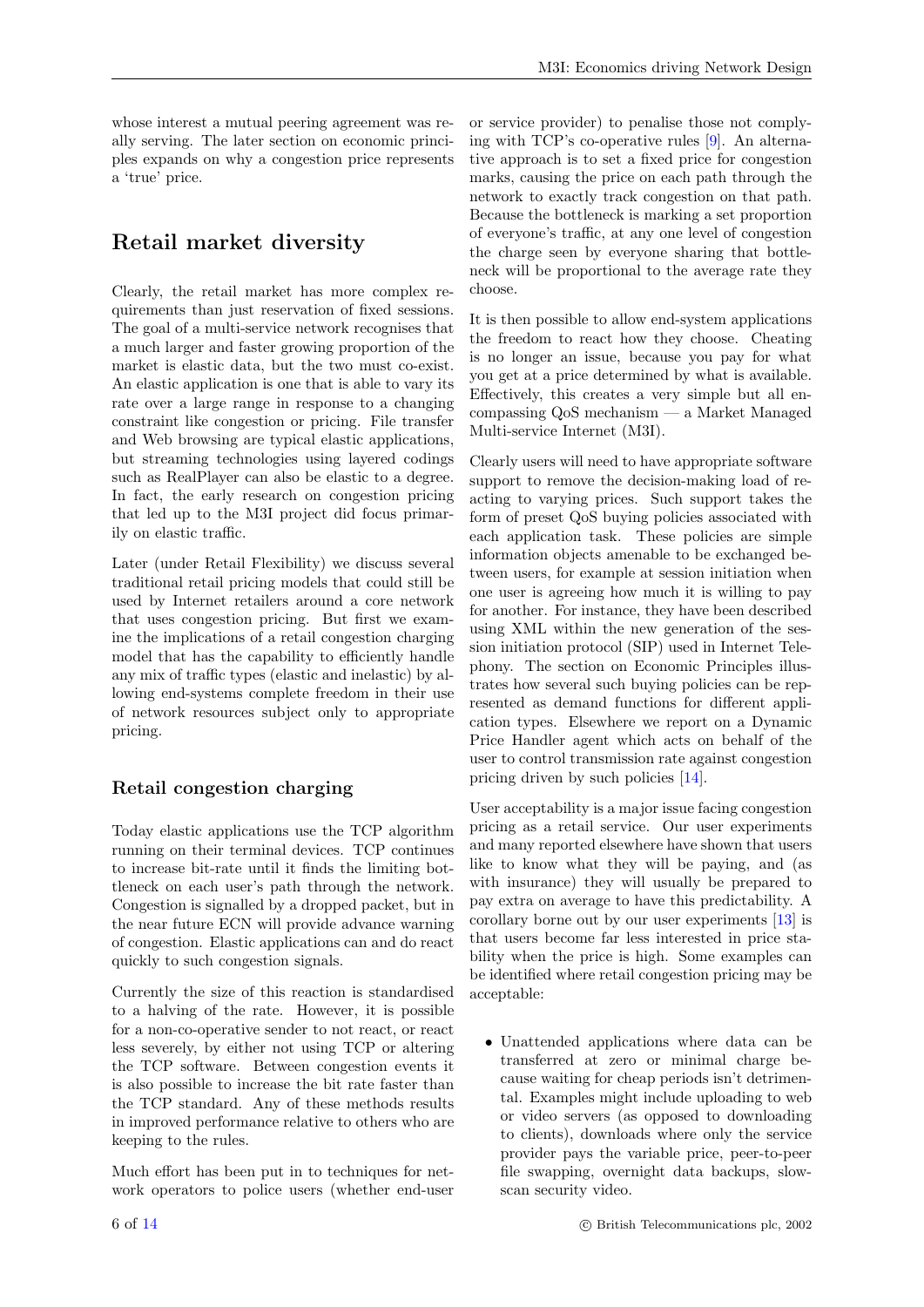- Cellular networks where the high cost makes price-sensitive customers willing to forego some price predictability.
- Large customers (corporate sites, academic institutions) may accept congestion charging if it is clearly likely to reduce their overall charges. With large usage the variability of congestion charges will average out. To clarify, our corporate user experiments [\[13\]](#page-12-15) have clearly shown the unacceptability of congestion pricing applied within a corporation. But applying dynamic pricing externally gives large users the flexibility to implement internal policies to control costs.

## Retail flexibility

So far we have talked as if we are trying to find one pricing model for all Internet providers, but this could not be further from the truth — our aim is to encourage tariff flexibility for Internet retailers. In order to move directly to a retail congestion pricing model, providers would need to overcome several potential problems. These include the likelihood of strong user resistance (see above), the need for end-system software as discussed above, and natural concerns about the impact of introducing completely new revenue and service models.

The congestion pricing approach described above simply gives us the base case, which a provider undercuts at its peril. For instance, a provider who offers a flat-rate subscription encourages users to use their full capacity at less cost to themselves than if they were charged a congestion price. The provider only has itself to blame if users invent applications to exploit this invitation (peer-to-peer file-swapping services are a classic example). In other words, flat charging is not 'incentive compatible'. Such users will reduce the value of the network for all other users, because that is what the congestion price represents - the external effect on others.

So how would a provider take advantage of tariff flexibility?

Volume charging. Again, one should take congestion pricing as the base case, which is like volume charging, but with only bytes in marked packets paid for instead of all bytes. A provider that offers volume charging is charging more than the natural (congestion) price during uncongested periods, and thus runs the risk of attracting traffic only during busy periods. To counter this the provider might use several different volume prices at different times of day based on historic congestion information (as with the present  $\text{PSTN}$  – an approximation to congestion pricing. The ideal tariff design depends

on what tariffs are offered by competitors, and what the customers will accept (e.g. does the predictability and familiarity of a volume-charged tariff outweigh the possibility of getting a cheaper service elsewhere?).

Flat charging. It is difficult to make flat charging incentive compatible, but nonetheless its popularity with customers cannot be disputed, as it allows freedom to experiment without fear of variable charges. One solution is to sell just a limited amount of flat rate access capacity to each user at a high enough price to ensure that anyone wanting to completely fill this capacity all the time would have a cheaper alternative tariff. By limiting the capacity sold at flat rate, the network service to other users is still protected if all flat rate users fill this capacity at the same time.

Traffic conditioning agreements. A more sophisticated version of flat rate is where the user is contractually bound not to complain if service is poor when a certain traffic profile is exceeded. Such contracts are only appropriate for certain corporate customers of sufficient size for aggregate traffic to be predictable and of sufficient expertise to understand the implications of the contract. Using TCAs for residential traffic would require too much costly over-provisioning in the access network to reduce the risk of coincidental usage causing severe service impairment.

To summarise so far, congestion pricing has been shown to be a useful test case which should not be undercut by any other tariff scheme. Incidentally it also has potential as a tariff in its own right.

In the interests of brevity, we have omitted mention of some other important issues in the retail market that have been fully addressed in the research behind this paper.

Market structure  $\mathcal B$  edge pricing [\[1\]](#page-12-16). With congestion pricing, as with other pricing schemes, charges may need to be paid by either sender or receiver or apportioned between them. Price signals carried through ECN marking are seen by receivers, and can be reflected back to senders via acknowledgement packets. It is natural to assume an edgepricing model whereby the edge providers set the retail prices for marks and core network providers are paid by edge providers. This structure provides the opportunity for a separate clearing-house business role with the ability to collect appropriate payments from both senders and receivers and to apportion the revenue across edge network providers.

Price-setting and revenue. Congestion pricing solves the micro-economic problem of relating pricing to resource usage and demand in a fair way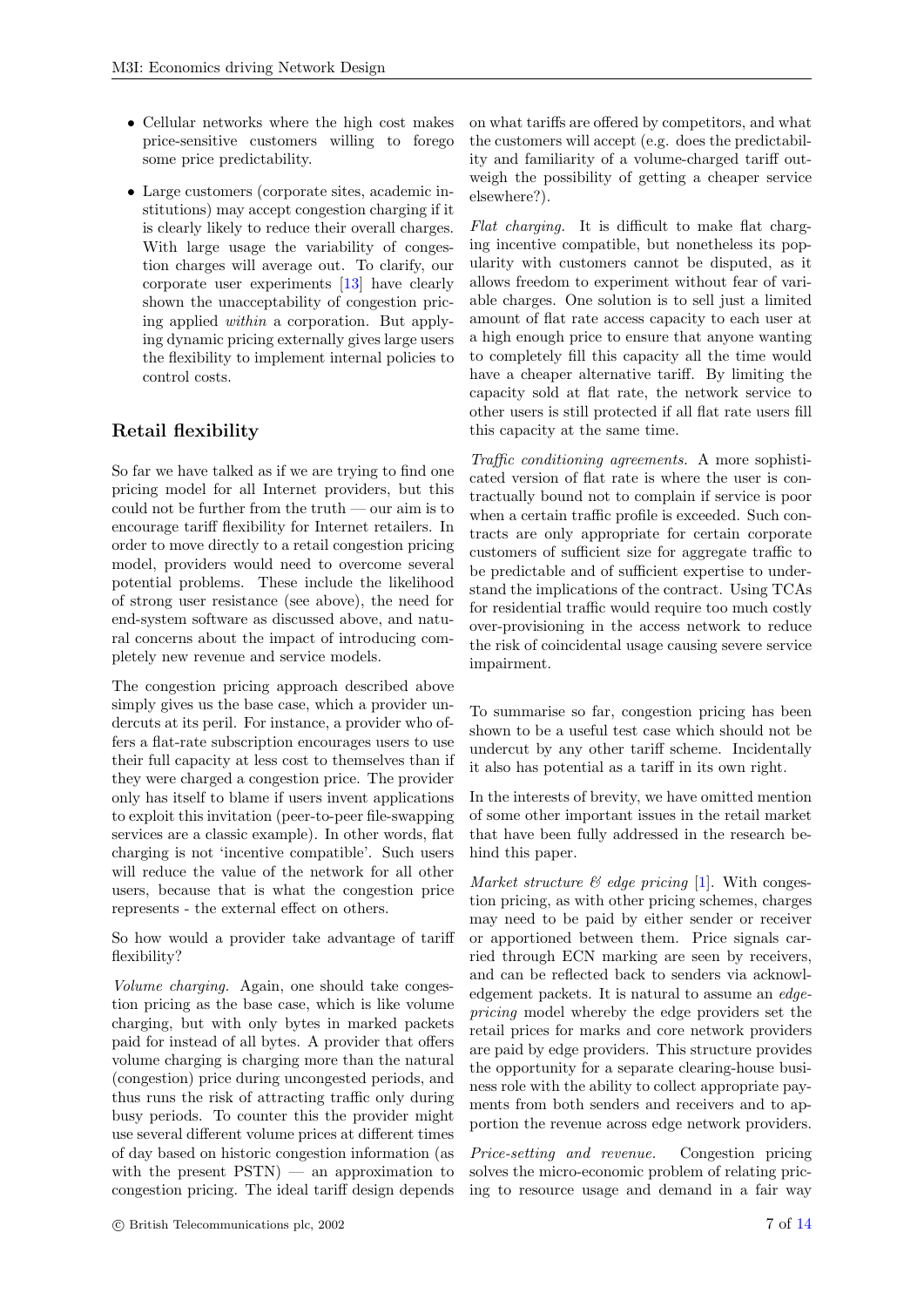leading to efficient network usage, but it does not solve the macro-economic problem of setting prices to achieve revenue targets in a competitive environment. It is likely that providers will introduce congestion pricing alongside subscription or fixed usage charges (perhaps reducing these to compensate), with the aim of maintaining a stable revenue in the long term and providing appropriate incentives for service differentiation and efficient network operation in the short term.

#### Wireless is different

In wireless sub-networks, a significant and variable part of the spectrum resource is consumed by interference, which unlike legitimate customers' traffic is outside the operator's control. Also capacity between two points varies due to shadowing etc. whether the nodes or the shadow are moving. So all guarantees in wireless are largely statistical (no-one expects PSTN-like guaranteed calls over wireless).

The complexity of adding reservation mechanisms in the access network and a QoS gateway into the core just to give guarantees which are nullified by the radio environment makes little economic sense. One would think that removing the complexity of a guarantee mechanism from the network would require additional complexity on the terminal device to adapt to the unguaranteed environment. But most wireless applications are already designed with the ability to adapt to conditions (variable rate codecs etc.), because of the unpredictable radio environment.

Therefore, although congestion pricing is unlikely to be considered seriously as a retail wireless tariff, it will be highly beneficial to use congestion prices as an underlying parameter to control radio channel allocations etc. as well as to determine base-station and access point placement on longer timescales. For example, a method of service differentiation by assigning wireless resources in proportion to userdeclared weights is proposed in [\[26\]](#page-13-6).

The shadow-pricing approach has the added benefit that it could seamlessly integrate with resource control mechanisms on the fixed network and across different wireless technologies (wireless LAN, 3G etc.). So if congestion invariably occurs in wireless links, but occasionally a flash crowd causes congestion in the fixed network, the simplicity of explicit congestion notification signalling covers both scenarios, and the reaction can be the same irrespective of how and where congestion arose.

# Economic Principles

Congestion pricing is favoured by economic theorists because it conveys correct incentives to customers leading to fair sharing of network resources. In this section we discuss some of the economics issues of congestion pricing for communications, and in particular the response of end-system applications, for a pure retail congestion pricing model.

How should a fair congestion price be assessed? In an important early paper [\[18\]](#page-12-17) MacKie-Mason and Varian proposed a smart market for packetswitched capacity. In their proposal (which proved to be influential even though impractical to implement) users submit bids for their packets to be carried in a given time-slot. The network accepts these bids from the highest downwards, rejecting the lowest bids if capacity is insufficient. Crucially, the accepted packets are not charged what they bid but instead are charged the price corresponding to the highest rejected bid (if all bids can be accepted within a time-slot then there are no charges). Users are therefore paying a fair congestion price — the cost to others of the congestion that they are causing. Prices defined in this way are known as shadow prices, and they have the desirable property of in*centive compatibility* — users have no incentive to bid anything other than their true valuation.

This time-slotted model was not practical to implement, but Kelly et al [\[12,](#page-12-18) [17\]](#page-12-19) investigated instead the use of packet marking to represent price feedback (ECN — see box on  $p3$ ). If end-systems are elastic with respect to price, they will vary their rates up or down as the marking rate varies. Kelly et al showed that such a network would have a stable equilibrium which is optimal in the economic sense that total welfare is maximised.

Congestion pricing requires end-system applications to use buying policies in the form of demand curves (demand for rate as a function of price). A demand curve encapsulates knowledge of the range of QoS acceptable for an application, and also gives the elasticity with price  $-$  QoS requirements are not absolute. Some examples of demand curves are as follows:

(a) An elastic application that is able to vary its rate arbitrarily in response to price (Figure [2\)](#page-8-0).

(b) An application such as real-time video streaming that is able to vary its rate within certain limits (Figure [3\)](#page-8-1). Real-time applications are likely to have both a maximum rate beyond which no further real improvement in quality is gained, and a minimum rate below which the quality is so bad that it is never worth using.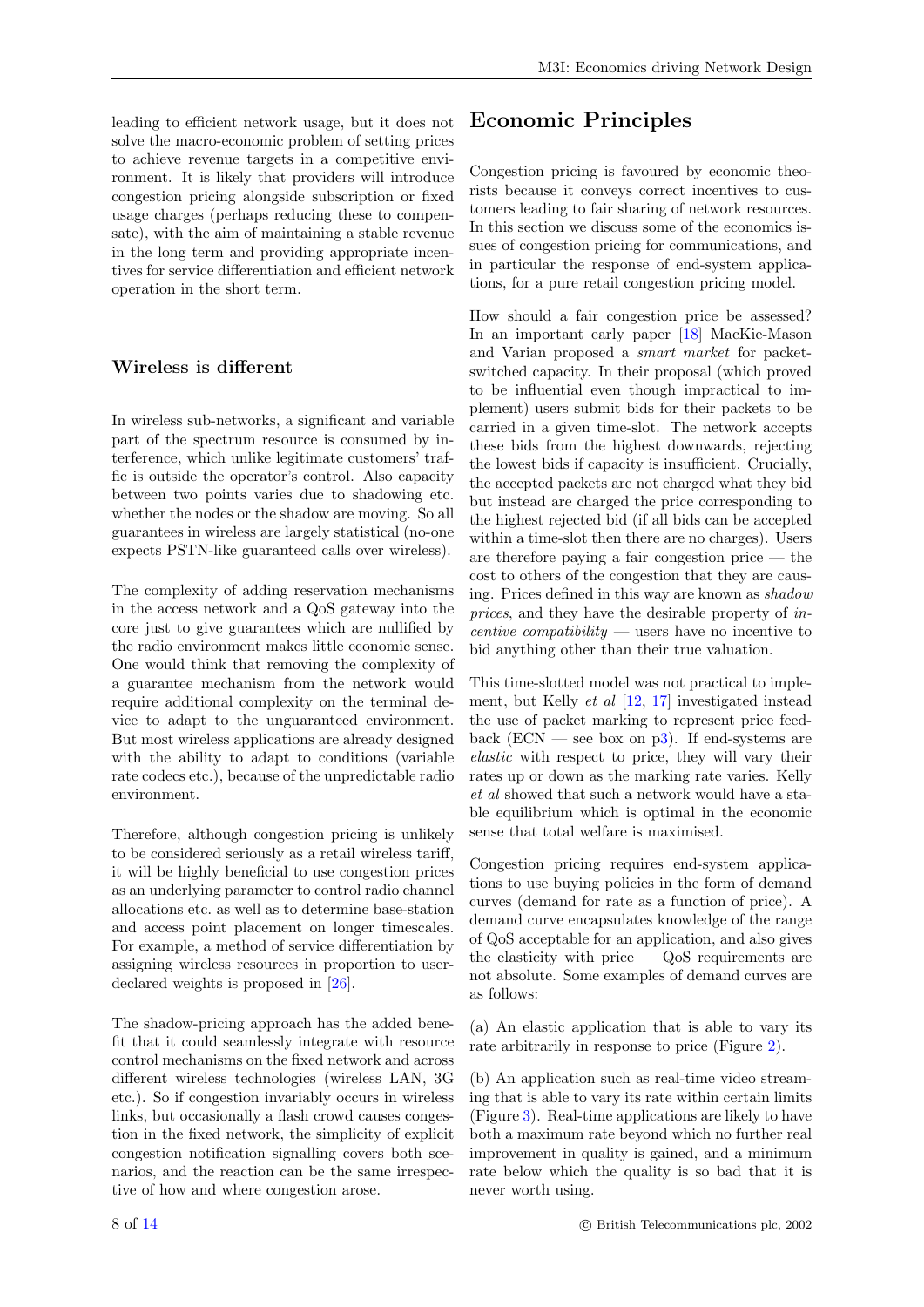

Figure 2: Demand function for an elastic application

<span id="page-8-0"></span>

<span id="page-8-1"></span>Figure 3: Demand function for a semi-elastic realtime application

(c) A real-time application with only one possible rate (Figure [4\)](#page-8-2).



<span id="page-8-2"></span>Figure 4: Demand function for an inelastic realtime application

Elastic applications like (a) are best served by ratesharing — TCP encapsulates one such demand function. However applications like (b) and (c) need admission control — they do not benefit from rate-sharing when the price is too high. This is the principle applied by the guaranteed QoS gateway — it converts congestion pricing within the network into an admission-controlled access interface. The admission control policy of the gateway corresponds to the policy that would be applied by inelastic applications (this is discussed further in

 $\degree$  C British Telecommunications plc, 2002 9 of [14](#page-13-4)

the next section) and is thus economically efficient.

The M3I project [\[28,](#page-13-7) [29\]](#page-13-8) devoted much effort to analysis of economic and performance issues of congestion pricing, including:

- economic interaction between providers using different pricing schemes
- performance of networks using congestion pricing
- design of marking algorithms for routers, and of rate control algorithms for end-system applications

#### Future vision

#### Self-admission control

We started this paper with a description of a gateway that synthesises guaranteed QoS from a congestion priced wholesale network market. However, such a gateway is not strictly necessary. If a network operator does offer service priced by congestion, and users do run dynamic price handling agents as described above, surprisingly they can synthesise their own admission control.

If the application they are running becomes unusable below a certain bandwidth, this will be reflected in the use of an inelastic demand curve to control it (Figs [3](#page-8-1) or [4\)](#page-8-2). With a few probe packets, the agent can determine the current congestion price on the path to its corresponding terminal device. If this price is higher than the cut-off on its demand curve, the application will simply decide it is not worth starting — self admission control. Exactly the same admission control logic is applied here as in the the guaranteed QoS gateway, but without the involvement of a network operator.

However, self-admission control does not give guarantees equivalent to those from our guaranteed QoS gateways, as there is no isolation between guaranteed and non-guaranteed traffic. Users who have decided to admit themselves can find the price may rise during the session. As long as there is sufficient statistical multiplexing at bottlenecks, selfadmission control can allow for this risk by setting its entry price slightly higher than the price it would be willing to sustain longer term.

Nonetheless, the fundamental cost economics of networks dictates there will always be more congestion in access networks where fan-out into more numerous, smaller links increases all resource costs relative to capacity. Hence congestion will generally arise at points of low statistical multiplexing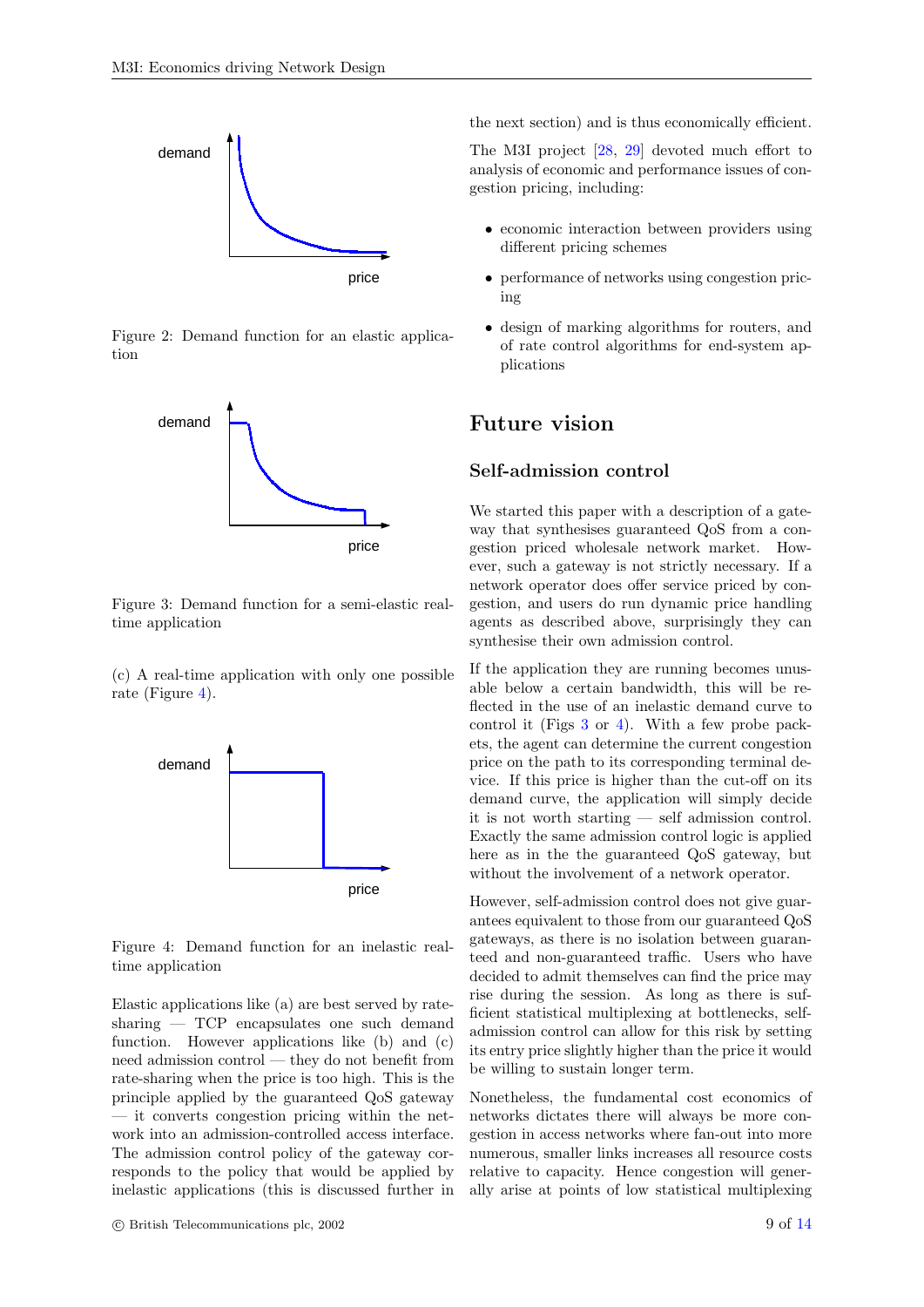in access networks, making self-admission control less workable in the more common cases. So although self-admission control will be possible and perhaps common in the longer term future, there will still be a role for an admission control service like the guaranteed QoS gateway, giving true guarantees rather than statistical ones. Unfortunately, the option of self-admission control will diminish the demand for this service, making it expensive to provide for a small audience.

#### Openness and new service evolution

The research reported here provides a simple mechanism for the quality of a network to be directly controlled by its customers, and only indirectly by the operator through congestion prices, which in turn are really controlled by the market.

This possibility has important commercial consequences for the communications industry. It further commoditises the role of a network operator. More importantly, QoS is the last remaining major item of added value inherently under a network opera- $\text{tor's control}^4$  $\text{tor's control}^4$ . Already there are problems with revenues from communications applications not feeding down to network operators, tending to suppress infrastructure investment below that appropriate to the market's potential.

However, one can view this as an opportunity rather than a problem. Customer-controlled QoS is only possible if the network operator chooses to offer raw congestion pricing to the retail market. We can expect operators to hold back from giving away control for many years, using the resulting revenues to invest in infrastructure to the benefit of all. However, one day QoS will no longer be a market differentiator, with all competing providers offering the same undifferentiated products. At this point, QoS control can be gradually opened up to customers and intermediaries, simply by offering a congestion priced tariff. This will open up the possibilities for application programmers and service providers to create innovative new products and services synthesised from the fundamental building blocks of packet QoS, rather than less flexible session QoS offered hitherto. Much the same process was witnessed late in the life of the PSTN, when its management functions were opened up to third parties through the publication of APIs by the Par-lay Group<sup>[5](#page-9-1)</sup>.

<span id="page-9-1"></span> $^5$ [www.parlay.org/](http://www.parlay.org/)  $\,$ 

The 'end to end design principle' behind this tendency was first articulated in the early 1980s [\[25\]](#page-13-9), to explain why a connectionless network with connections synthesised by end systems had greater potential than the connection-oriented equivalent. One of its original authors has since co-authored a paper [\[6\]](#page-12-20) questioning its continued relevance, pointing out a flaw in end to end design because it requires end systems to be trusted to co-operate with the goals of the whole community. The research reported in this paper and elsewhere [\[12\]](#page-12-18) shows there is no flaw in the end to end design principle because pricing can maintain incentives to co-operate, giving a new lease of life to end to end design and the potential it offers for future evolution of new services.

## Concluding remarks

#### Further work: Stability

In the present Internet, stability of traffic behaviour depends on the use by end-systems of the standard rate control protocols in TCP. With congestion pricing there would be no requirement to use such standards — pricing would provide the incentive to constrain rates appropriately. However there would be no constraint (other than round-trip times) on the speed with which end-systems react to changing prices, and there is a theoretical risk of oscillatory traffic behaviour if end-systems react rapidly with large rate changes.

In fact, file-transfer applications may indeed have an incentive to generate rapid rate changes [\[28\]](#page-13-7). On the other hand, M3I user trials have suggested that users of real-time video services have a positive preference for stable rates [\[13\]](#page-12-15). It is therefore not yet clear whether this would be a problem in practice, but it may not be difficult in principle to avoid instability  $-$  by constraining the speed of end-system reaction, or by damping the variation in network price signals — at some cost to overall efficiency.

#### Further information

See the M3I Web site<sup>[6](#page-9-2)</sup> for information on the M3I project, including the public deliverables referred to in this article. Publications from the M4I project are collected via the home page of ICS FORTH's  $NetLab<sup>7</sup>$  $NetLab<sup>7</sup>$  $NetLab<sup>7</sup>$ .

<span id="page-9-0"></span><sup>4</sup>Of course, many customers will still pay network operators to offer QoS, security, session control, location awareness etc. even if they do now have the capability to do it themselves, but the issue is one of erosion of margins, not spectacular collapse of markets.

 $6$ [www.m3i.org/](http://www.m3i.org/)

<span id="page-9-3"></span><span id="page-9-2"></span><sup>7</sup>[www.ics.forth.gr/netlab/wireless.html](http://www.ics.forth.gr/netlab/wireless.html)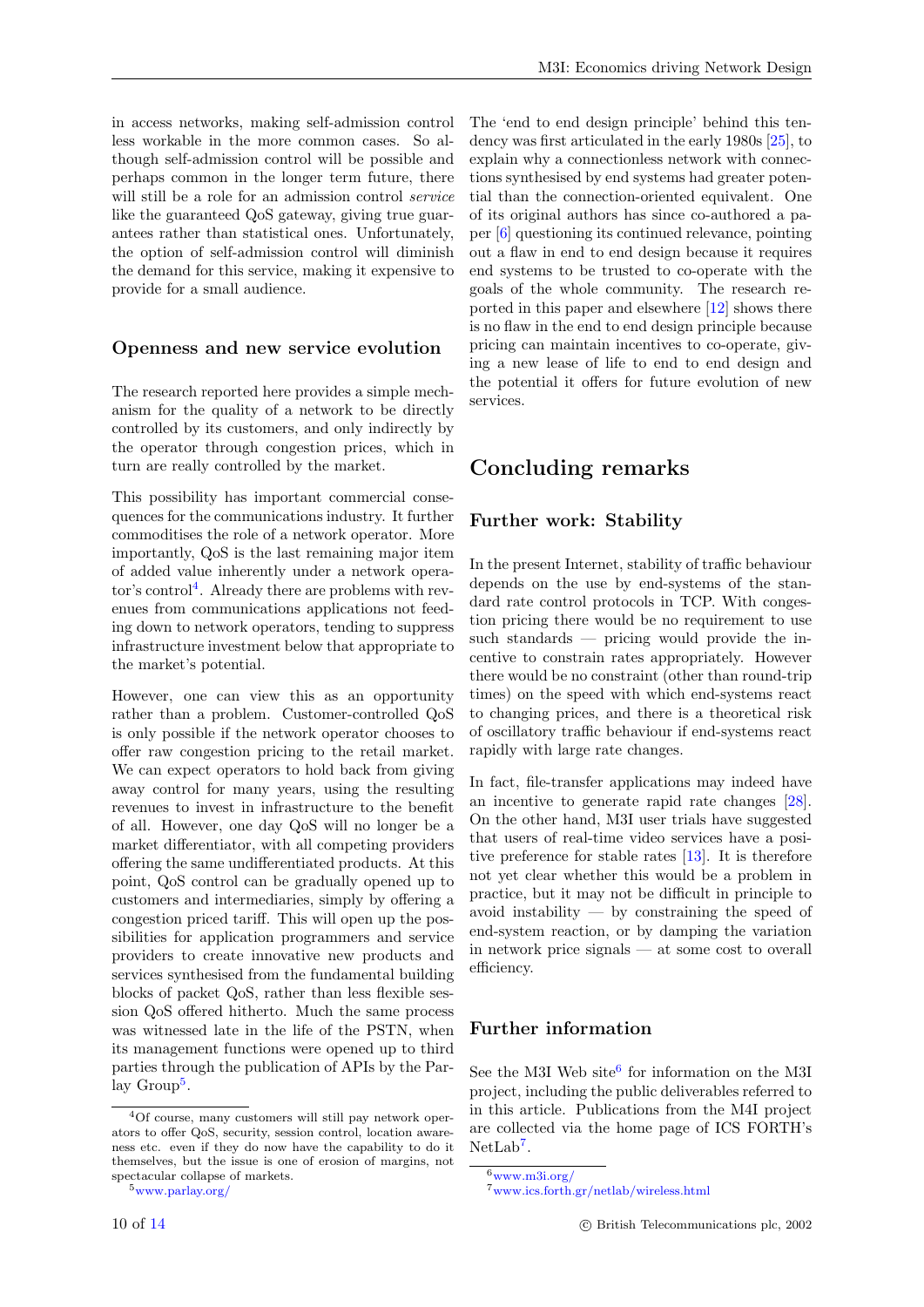For BT staff, the internal M3I site<sup>[8](#page-10-0)</sup> provides access to material yet to be publicly released, and information on seamless resource control across wireless and other networks can be found on the internal M4I home page<sup>[9](#page-10-1)</sup>.

#### Conclusions

This article has shown how driving Internet design from its fundamental economics can lead to elegant engineering solutions to some of the most challenging problems of Internet Architecture.

At the most general level, we have shown that there is no 'crisis of trust' inherent in the Internet's end to end design principle. Not only have we shown that there is no inherent trust problem in giving users control of TCP's congestion algorithm, but also that in the future congestion pricing can allow network operators to give even more control to customers and application developers if they choose. This would commoditise the market, but enable a new phase in the evolution of arbitrary new patterns of QoS usage on a per packet basis.

More specifically, we have presented the engineering design of our scheme to synthesise strong QoS guarantees from a purely connectionless network, avoiding per-flow processing or signalling across the whole of the core of the Internet within a ring-fence of guaranteed QoS gateways. The result is far simpler, more robust and more scalable than the best previous work. It works best with bulk congestion pricing on the wholesale market which is extremely cheap to meter. The gateways insulate retail customers from dynamic pricing, allowing traditional telephony-like charging models to be used.

All this has been enabled by the use of per packet explicit congestion notification as the 'common currency' to communicate the cost of one users packets on others. This brings the solutions under full closed-loop control with network resources automatically shared on each path in the most efficient possible ratio, for instance between guaranteed and non-guaranteed demand. In contrast, were an open-loop control solution like Diffserv to be used, either excessive management intervention would be required as bulk demand for each class changed on each path, or a compromise configuration would have to be resorted to, resulting in serious economic inefficiency.

## Acknowledgements

Some of the work reported here was funded in part by the EU Fifth Framework Project M3I (Market-Managed Multiservice Internet, IST-1999-11429). The M3I Consortium comprised BTexact Technologies, Hewlett Packard Ltd, Telenor, Athens University of Economics and Business, Darmstadt University of Technology, ETH Zürich and FTW Vienna. In addition, work on seamless resource control across wireless and wired networks is a collaboration between BTexact Technologies and ICS FORTH in Greece.

#### Glossary

CoS Class of Service

Diffserv Differentiated Services

DSL Digital Subscriber Line

ECN Explicit Congestion Notification

- IETF Internet Engineering Task Force
- IP Internet Protocol
- Intserv Integrated Services
- LAN Local Area Network
- M3I Market-Managed Multi-service Internet
- M4I Market-Managed Mobile Multi-service Internet
- MPLS-TE Multi-Protocol Label Switching Traffic Engineering
- PSTN Public Switched Telephone Network
- QoS Quality of Service
- RED Random Early Detection
- RSVP Resource Reservation Protocol
- SIP Session Initiation Protocol
- TCA Traffic Conditioning Agreement
- TCP Transport Control Protocol
- XML Extensible Markup Language

<span id="page-10-1"></span><span id="page-10-0"></span><sup>8</sup>[www.jungle.bt.co.uk/projects/m3i/home.html](http://www.jungle.bt.co.uk/projects/m3i/home.html) <sup>9</sup>[www.jungle.bt.co.uk/projects/bt-m4i/](http://www.jungle.bt.co.uk/projects/bt-m4i/)

 $\degree$  8 Pritish Telecommunications plc, 2002 11 of [14](#page-13-4)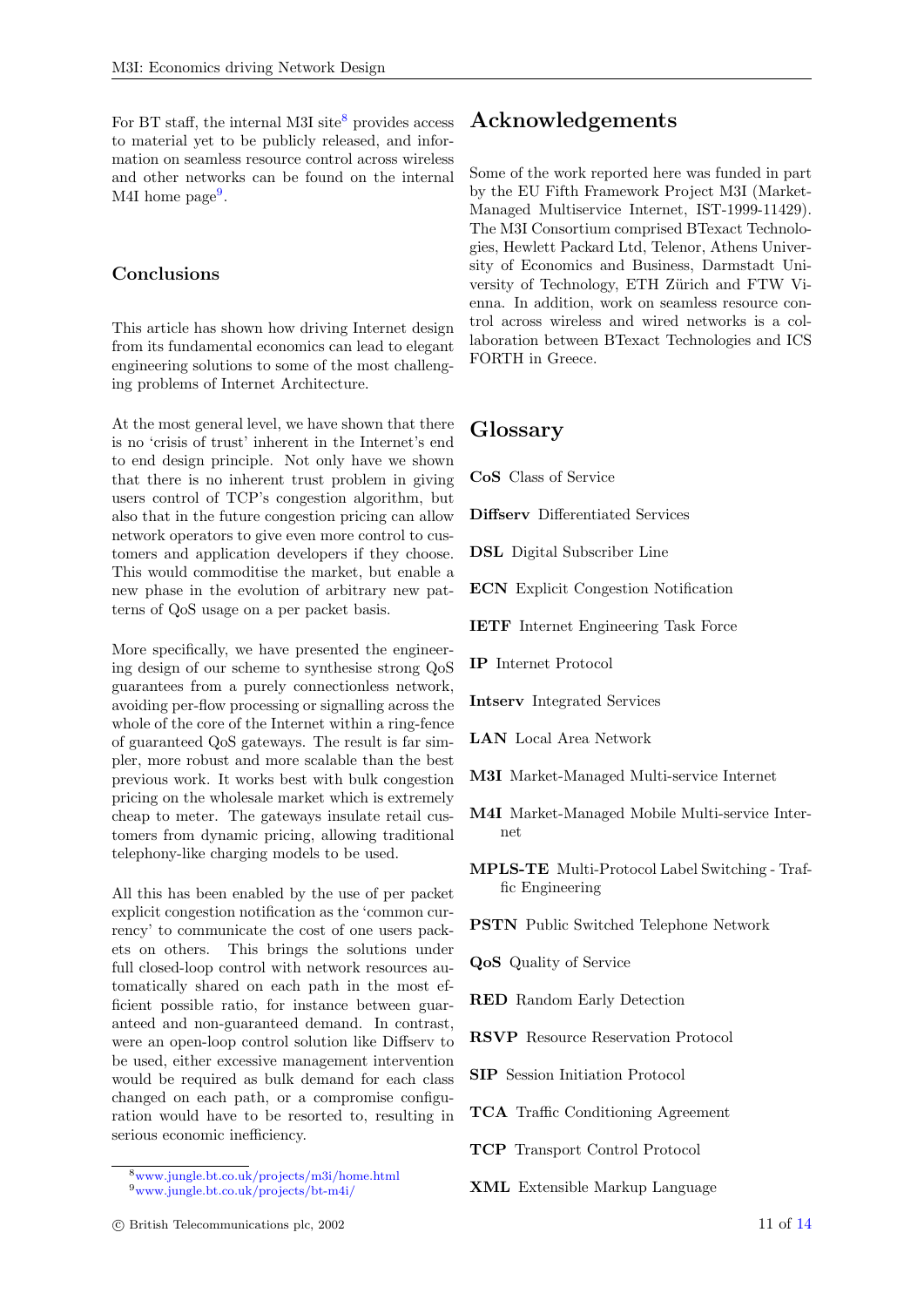## Authors' biographies



Bob Briscoe joined BT in 1980 and now leads the Edge Lab, one of the Research Labs of BTexact Technologies. In the late-1980s he managed the transition to IP of many of BT's R&D networks and systems. In the mid-1990s he represented BT on the HTTP working group of the IETF and in the ANSA distributed systems research consortium, which led to the creation of the OMG and CORBA. In 2000 he initiated and was technical director of the Market Managed Multi-service Internet (M3I) consortium. His published research, standards contributions and patent filings are in the fields of loosely coupled distributed systems, scalable network charging and security solutions (esp. multicast), managing fixed and wireless network loading using pricing and on the structure of communications markets. He is also studying for a part-time PhD at University College London.



Dr. Martin Karsten studied joint computer science and business economics at the University of Mannheim, Germany and received his diploma degree in 1996. In December 1996, he joined the Multimedia Communications Lab at Darmstadt University of Technology. He received his PhD in computer science from Darmstadt University of Technology in July 2000 and has been a lecturer and group leader responsible for various research projects afterwards. Since September 2002, he has been an assistant professor in the School of Computer Science at the University of Waterloo, Canada. His current research interests are network layer technologies for IP networks with a strong emphasis on prototype development and experiments.



Dave Songhurst is a research consultant at BTexact. Until 1995 he led the performance engineering section at BT Laboratories, working on traffic studies and network modelling and performance. In 1995 he left BT and worked for three years with Lyndewode Research, Cambridge, on the CA\$hMAN project — a collaborative project in the European ACTS programme dealing with multi-service network charging schemes. He then joined BTexact to work on the M3I project — Market Managed Multi-Service Internet. He is the editor of the book "Charging Communication Networks: from Theory to Practice".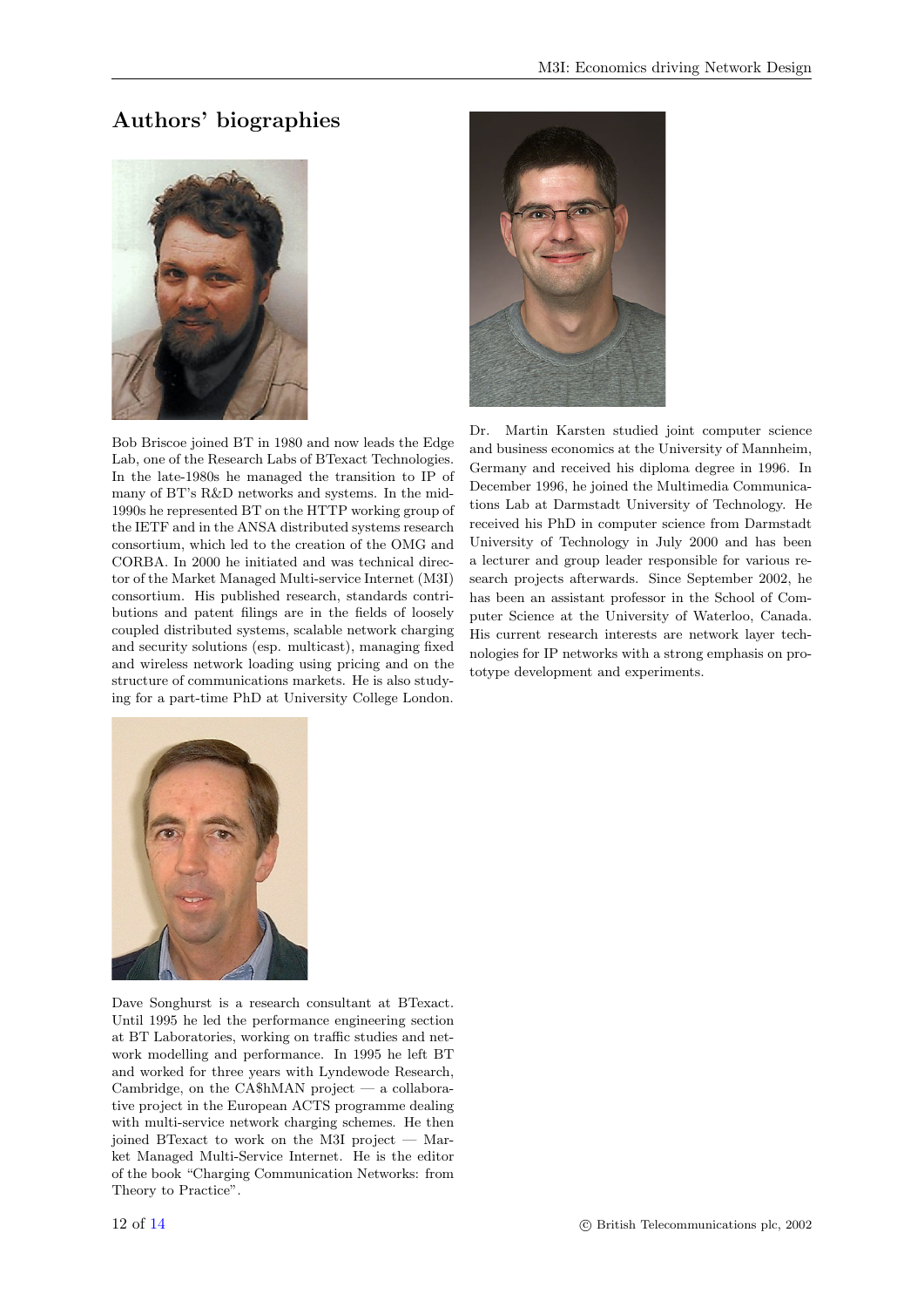#### References

- <span id="page-12-16"></span>[1] Ragnar Andreassen (Ed.). M3I; Requirements specifications; reference model. Deliverable 1, M3I Eu Vth Framework Project IST-1999-11429, URL: <http://www.m3i.org/>, July 2000.
- <span id="page-12-3"></span>[2] S. Blake, D. Black, M. Carlson, E. Davies, Z. Wang, and W. Weiss. An architecture for differentiated services. Request for comments 2475, Internet Engineering Task Force, URL: [rfc2475.txt,](http://www.ietf.org/rfc/rfc2475.txt) December 1998.
- <span id="page-12-10"></span>[3] B. Braden, D. Clark, J. Crowcroft, B. Davie, S. Deering, D. Estrin, S. Floyd, V. Jacobson, G. Minshall, C. Partridge, L. Peterson, K. Ramakrishnan, S. Shenker, J. Wroclawski, and L. Zhang. Recommendations on queue management and congestion avoidance in the Internet. Request for comments 2309, Internet Engineering Task Force, URL: [rfc2309.txt,](http://www.ietf.org/rfc/rfc2309.txt) April 1998.
- <span id="page-12-1"></span>[4] R. Braden, D. Clark, and S. Shenker. Integrated services in the Internet architecture: an overview. Request for comments 1633, Internet Engineering Task Force, URL: [rfc1633.txt,](http://www.ietf.org/rfc/rfc1633.txt) June 1994.
- <span id="page-12-5"></span>[5] R. Braden (Ed.), L. Zhang, S. Berson, S. Herzog, and S. Jamin. Resource ReSerVation Protocol (RSVP) — version 1 functional specification. Request for comments 2205, Internet Engineering Task Force, URL: [rfc2205.txt,](http://www.ietf.org/rfc/rfc2205.txt) September 1997.
- <span id="page-12-20"></span>[6] David Clark and Marjory Blumenthal. Rethinking the design of the Internet: The end-to-end arguments vs. the brave new world. In Proc. Telecommunications Policy Research Conference (TPRC'00), URL: <http://www.tprc.org/abstracts00/rethinking.pdf>, September 2000.
- <span id="page-12-2"></span>[7] David D. Clark. A model for cost allocation and pricing in the Internet. In Proc. MIT Workshop on Internet Economics, URL: <http://www.press.umich.edu/jep/works/ClarkModel.html>, March 1995.
- <span id="page-12-8"></span>[8] Sally Floyd. TCP and explicit congestion notification. ACM SIGCOMM Computer Communication Review, 24(5):10–23, October 1994. (This issue of CCR incorrectly has '1995' on the cover).
- <span id="page-12-13"></span>[9] Sally Floyd and Kevin Fall. Promoting the use of end-to-end congestion control in the Internet. IEEE/ACM Transactions on Networking, 7(4):458–472, August 1999.
- <span id="page-12-9"></span>[10] Sally Floyd and Van Jacobson. Random early detection gateways for congestion avoidance. IEEE/ACM Transactions on Networking, 1(4):397–413, August 1993.
- <span id="page-12-6"></span>[11] Richard J. Gibbens and Frank P. Kelly. Distributed connection acceptance control for a connectionless network. In Proc. International Teletraffic Congress (ITC16), Edinburgh, pages 941–952, URL: [http:](http://www.statslab.cam.ac.uk/~frank/dcac.html) [//www.statslab.cam.ac.uk/~frank/dcac.html](http://www.statslab.cam.ac.uk/~frank/dcac.html), 1999.
- <span id="page-12-18"></span>[12] Richard J. Gibbens and Frank P. Kelly. Resource pricing and the evolution of congestion control. Automatica, 35(12):1969–1985, December 1999.
- <span id="page-12-15"></span>[13] David Hands (Ed.). M3I user experiment results. Deliverable 15 Pt2, M3I Eu Vth Framework Project IST-1999-11429, URL: <http://www.m3i.org/private/>, February 2002.
- <span id="page-12-14"></span>[14] Arnaud Jacquet (Ed.). M3I; price reaction: Detailed design. Deliverable 12.2, M3I Eu Vth Framework Project IST-1999-11429, URL: <http://www.m3i.org/private/>, February 2002.
- <span id="page-12-12"></span>[15] Martin Karsten and Jens Schmitt. Admission control based on packet marking and feedback signalling – mechanisms, implementation and experiments. Technical Report TR-KOM-2002-03, TU-Darmstadt, URL: <http://www.kom.e-technik.tu-darmstadt.de/publications/abstracts/KS02-5.html>, May 2002.
- <span id="page-12-11"></span>[16] Martin Karsten (Ed.). GSP/ECN technology & experiments. Deliverable 15.3 PtIII, M3I Eu Vth Framework Project IST-1999-11429, URL: <http://www.m3i.org/>, February 2002. (updated by [\[15\]](#page-12-12)).
- <span id="page-12-19"></span>[17] Frank P. Kelly, Aman K. Maulloo, and David K. H. Tan. Rate control for communication networks: shadow prices, proportional fairness and stability. Journal of the Operational Research Society, 49(3):237–252, 1998.
- <span id="page-12-17"></span>[18] Jeffrey K. MacKie-Mason and Hal R. Varian. Pricing the Internet. In B. Kahin and J. Keller, editors, Public Access to the Internet. Prentice-Hall, Englewood Cliffs, New Jersey or URL: [http://www.sims.berkeley.](http://www.sims.berkeley.edu/~hal/people/hal/papers.html) [edu/~hal/people/hal/papers.html](http://www.sims.berkeley.edu/~hal/people/hal/papers.html), 1994.
- <span id="page-12-7"></span>[19] K. Nichols, S. Blake, F.Baker, and D. Black. Definition of the differentiated services field (DS field) in the IPv4 and IPv6 headers. Request for comments 2474, Internet Engineering Task Force, URL: [rfc2474.txt,](http://www.ietf.org/rfc/rfc2474.txt) December 1998.
- <span id="page-12-4"></span>[20] Kathleen Nichols, Van Jacobson, and Lixia Zhang. A two-bit differentiated services architecture for the Internet. Request for comments, Internet Engineering Task Force, URL: [rfc2638.txt](http://www.ietf.org/rfc/rfc2638.txt) or URL: [http:](http://diffserv.lcs.mit.edu/Drafts/draft-nichols-diff-svc-arch-00.pdf) [//diffserv.lcs.mit.edu/Drafts/draft-nichols-diff-svc-arch-00.pdf](http://diffserv.lcs.mit.edu/Drafts/draft-nichols-diff-svc-arch-00.pdf), July 1999. Based on [draft](ftp://ftp.ee.lbl.gov/papers/dsarch.pdf)[nichols-diff-svc-arch-02](ftp://ftp.ee.lbl.gov/papers/dsarch.pdf) (April, 1999, originally Nov 1997).
- <span id="page-12-0"></span>[21] Huw Oliver and David J. Songhurst. Market managed multiservice Internet. Journal of the IBTE, 2(1), January–March 2000. (This article first appeared as [\[22\]](#page-12-21)).
- <span id="page-12-21"></span>[22] Huw Oliver and David J. Songhurst. Market managed multiservice Internet. Telektronikk, 96(2):38–44, 2000.